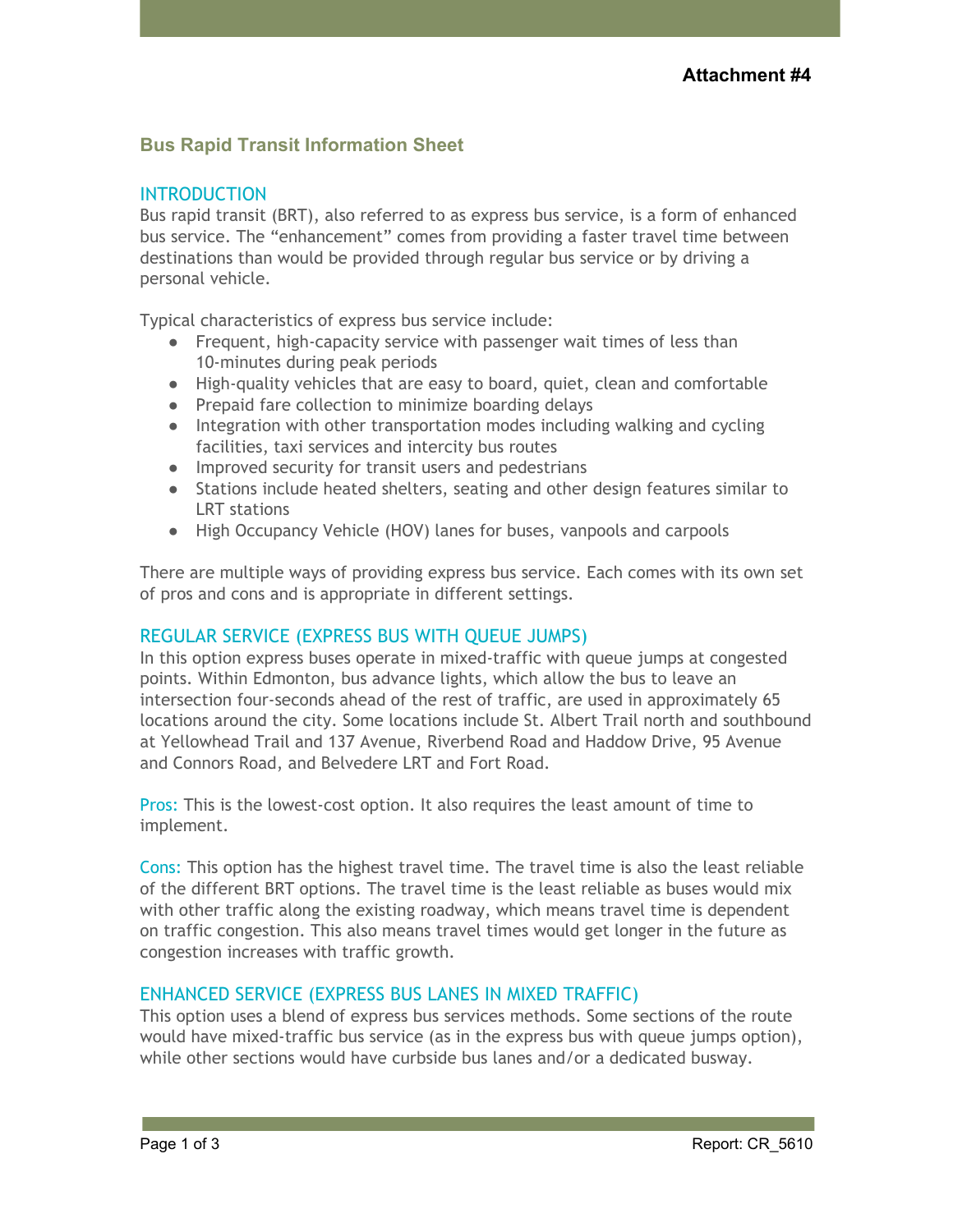By blending methods, this option aims to balance cost and time to implement the service, as well as travel time and traffic congestion impacts. Local examples include 97 Street bus service from Downtown to 137 Avenue, and 109 Street from 61 Avenue to Whyte Avenue, where in the peak hour dedicated transit lanes are provided within key segments.

Pros: Provides a balance of the Regular and Premium service level options, and provides flexibility to use dedicated bus lanes where land is available, and mixed traffic operations elsewhere.

Cons: Sections with mixed running traffic creates uncertainity in bus travel times as buses can be impacted by traffic congestion.

## PREMIUM SERVICE (EXPRESS BUS IN DEDICATED LANES)

In this option a new two-lane dedicated busway is created. There is also the possibility in this option to have the service operate with Transit Signal Priority, similar to Urban LRT operations. While there are local examples of lanes dedicated for buses, bicycles and taxis (such as the Belgravia bridge and Fox Drive), there are no examples of lanes dedicated exclusively for buses in Edmonton

Pros: Travel time is the fastest in this option. Traffic impacts are generally reduced due to the dedicated busway. If Transit Signal Priority is used, reliability is further increased.

Cons: This is the highest-cost option. It also requires the most amount of time to implement. This option requires roadway widening and reconstruction to accommodate the new two-lane dedicated busway. Land acquisition is typically required. If Transit Signal Priority is used, this option also requires upgrades at signalized intersections.